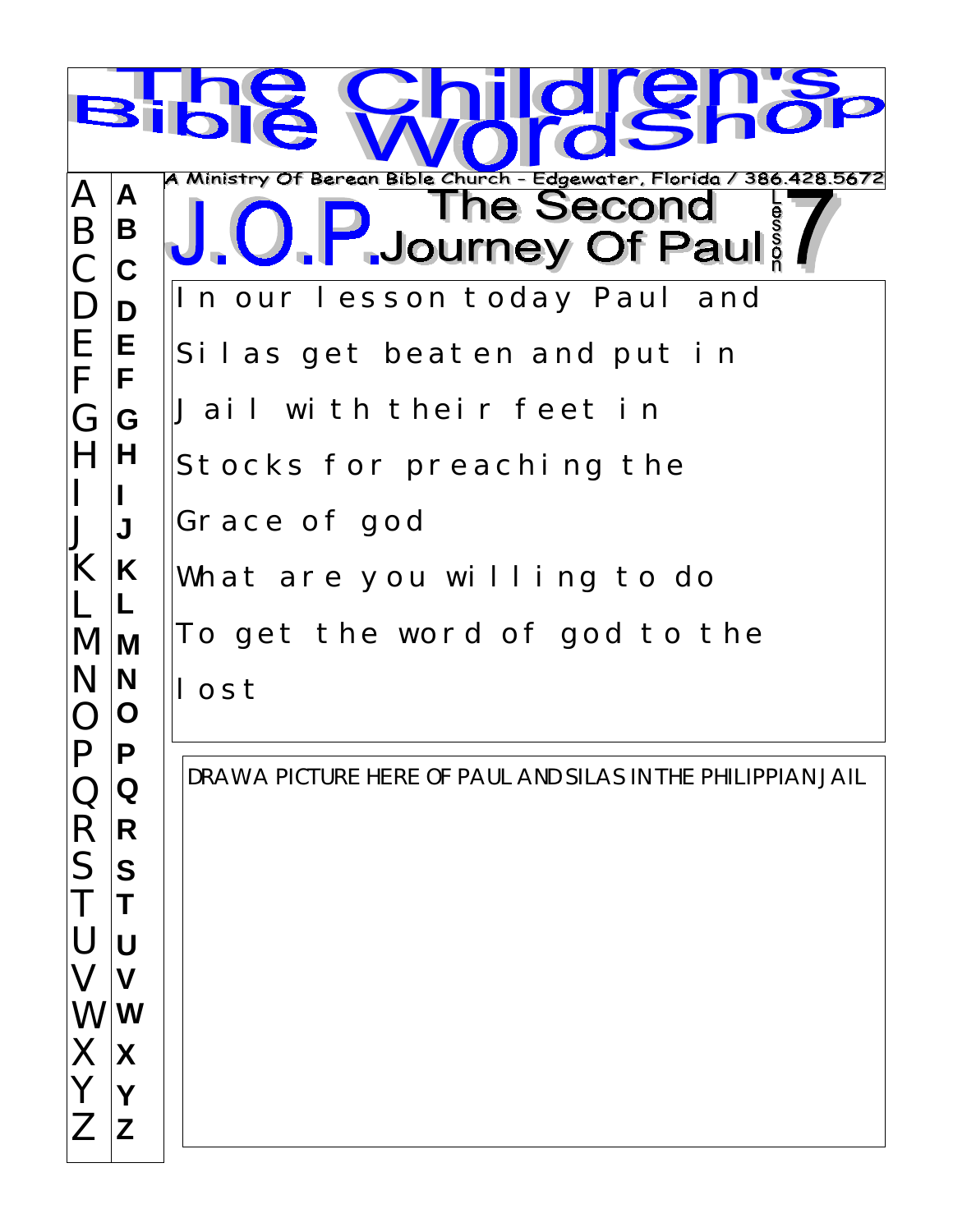## JOP2 Lesson 7 — Paul Goes To Jail In Philippi

P1 Paul and Silas journeyed on to Derbe and Lystra. In Lystra they visited the home of Timothy. Paul and Silas were pleased with the testimony of Timothy and thought he should join them on their missionary journey. Timothy's mother, Eunice, willingly gave up her son for the ministry of Christ. Paul loved Timothy and often called him his own son.

P2 The three apostles traveled to the province of Phrygia and the region of Galatia. They wanted to preach the gospel in Asia, but the Holy Ghost forbid them from going to Asia because the church at Jerusalem was dealing with the Jews there. Paul, Silas, and Timothy continued their journey by traveling east to Troas.

P3 In Troas, God spoke to Paul in a dream. In that dream "stood a man of Macedonia, and prayed him, saying, Come over into Macedonia, and help us." Acts 16:9, After the dream, the three gathered their stuff and sailed for Macedonia.

P4 In Philippi Paul, Silas and Timothy begin to preach the word of God. Acts 16:12 And from thence to Philippi, which is the chief city of that part of Macedonia, and a colony: and we were in that city abiding certain days. Philippi was like the capitol of Macedonia.

P5 Notice now that the writer says "we went out of the city" in this verse. This is because the "we" here is Luke. This is the same Luke who God told to write the book of Luke and the book of Acts. Acts 16:13 And on the sabbath **we** went out of the city by a river side, where prayer was wont to be made; and we sat down, and spake unto the women which resorted thither.

P6 Acts 16:14 And a certain woman named Lydia, a seller of purple, of the city of Thyatira, which worshipped God, heard us: whose heart the Lord opened, that she attended unto the things which were spoken of Paul. Lydia was a seller of purple. That is she made and died cloth the color of purple to sell. This is probably how she made her living. She hears the gospel of grace that Paul preaches and gets saved.

P7 Acts 16:15 And when she was baptized, and her household, she besought us, saying, If ye have judged me to be faithful to the Lord, come into my house, and abide there. And she constrained us. After she gets saved she also is baptized. Later on God tells Paul not to water baptize people, but here he does. She takes these preachers into her home and takes care of them. This is called hospitality.

P8 This verse begins to tell us how Paul winds up in jail the first time. He gets put into jail many times for preaching the word of God rightly divided but this is the first time it happens to him. Acts 16:16 And it came to pass, as we went to prayer, a certain damsel possessed with a spirit of divination met us, which brought her masters much gain by soothsaying: Soothsaying is fortune telling and is against the Law of Moses.

P9 Acts 16:17 The same followed Paul and us, and cried, saying, These men are the servants of the most high God, which show unto us the way of salvation. 18 And this did she many days. But Paul, being grieved, turned and said to the spirit, I command thee in the name of Jesus Christ to come out of her. And he came out the same hour.

P10 Acts 16:19 And when her masters saw that the hope of their gains was gone, they caught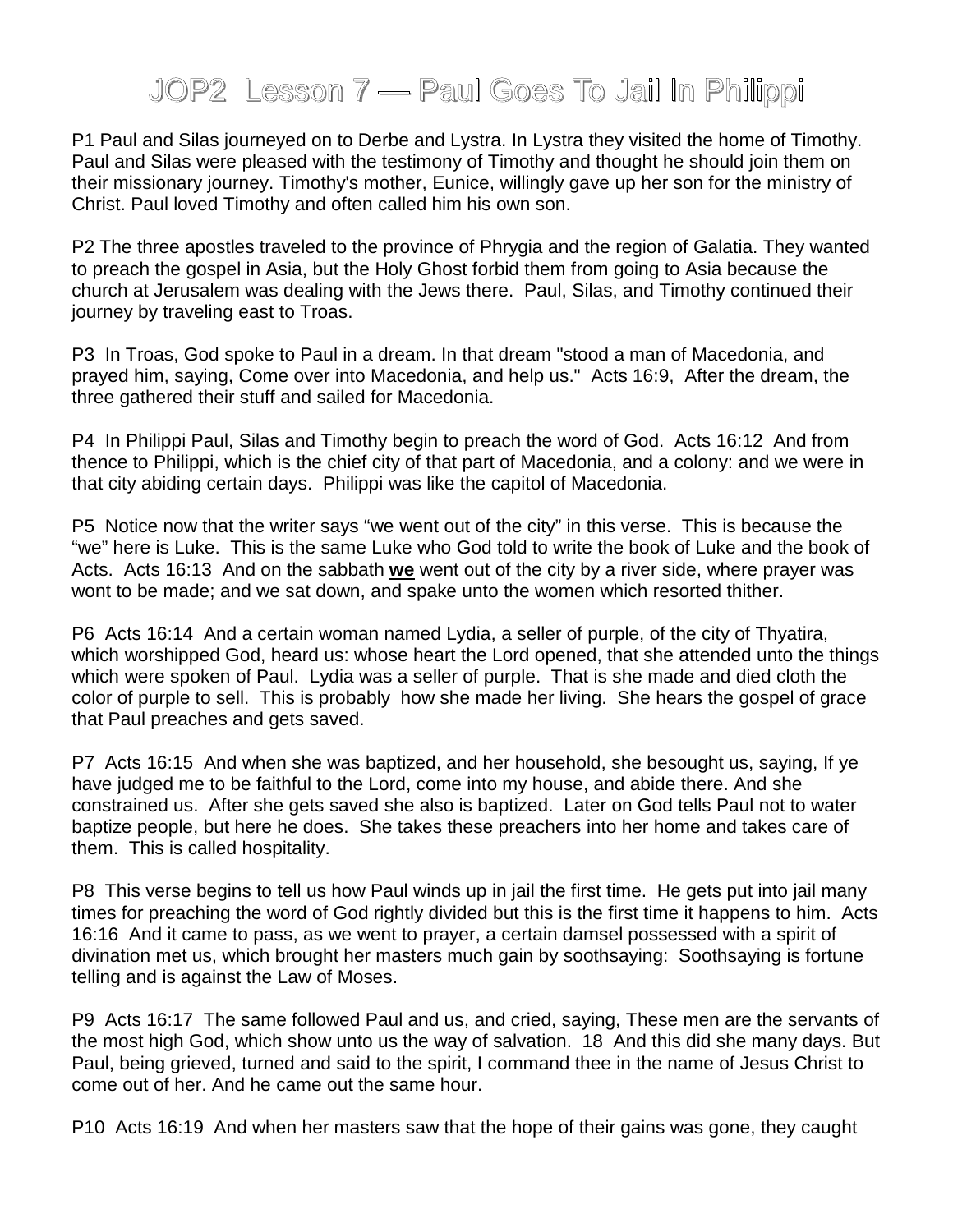Paul and Silas, and drew them into the marketplace unto the rulers, 20 And brought them to the magistrates, saying, These men, being Jews, do exceedingly trouble our city, 21 And teach customs, which are not lawful for us to receive, neither to observe, being Romans. These men were using this girl to make money for them. When Paul made the evil spirit leave her she could no longer tell fortunes and the bad men began to loose money.

P11 Acts 16:22 And the multitude rose up together against them: and the magistrates rent off their clothes, and commanded to beat them. The word magistrates means policeman today and rent off their clothes means they ripped their clothes off to show how mad they were. They were very mad at Paul and Silas for preaching the word of God.

P12 Acts 16:23 And when they had laid many stripes upon them, they cast them into prison, charging the jailor to keep them safely: 24 Who, having received such a charge, thrust them into the inner prison, and made their feet fast in the stocks. So the jailer beat them, put them into prison and put their feet into stocks as this picture shows.

What about you? Would you be willing to go to jail, to be beaten and your feet put into stocks because you believe and preach the word of God? The gospel of grace is very important. It is so important that Paul was willing to suffer greatly to preach it.



| PAUL & SILAS GO TO JAIL!                                                           |                         |                                    |  |  |  |  |  |
|------------------------------------------------------------------------------------|-------------------------|------------------------------------|--|--|--|--|--|
| Fill in the blanks with the correct words from the bank at the bottom of the page. |                         |                                    |  |  |  |  |  |
| Paul and Silas _____________ to jail.                                              |                         |                                    |  |  |  |  |  |
|                                                                                    | of Jesus they did tell. |                                    |  |  |  |  |  |
|                                                                                    |                         | They did not the stocks and bonds. |  |  |  |  |  |
|                                                                                    |                         |                                    |  |  |  |  |  |
|                                                                                    | <b>Word Bank:</b>       | Because the people of go mind      |  |  |  |  |  |